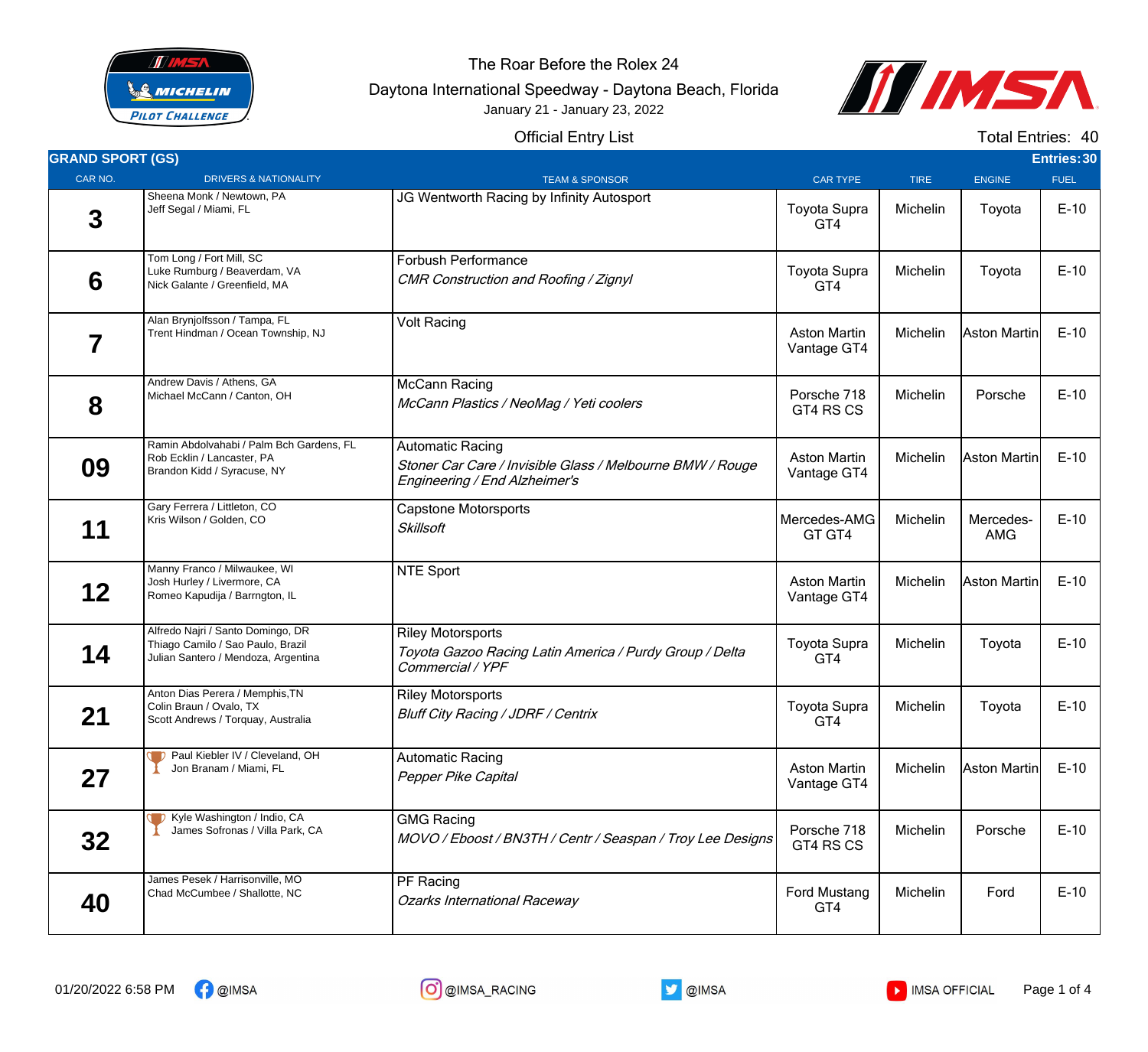| <b>GRAND SPORT (GS)</b>                                                                                        |                                                              |                            |             |                         | Entries: 30 |
|----------------------------------------------------------------------------------------------------------------|--------------------------------------------------------------|----------------------------|-------------|-------------------------|-------------|
| <b>DRIVERS &amp; NATIONALITY</b>                                                                               | <b>TEAM &amp; SPONSOR</b>                                    | <b>CAR TYPE</b>            | <b>TIRE</b> | <b>ENGINE</b>           | <b>FUEL</b> |
| Austin Cindric / Mooresville, NC<br>Harrison Burton / Huntersville, NC                                         | PF Racing<br>Ford Performance / Ozarks International Raceway | <b>Ford Mustang</b><br>GT4 | Michelin    | Ford                    | $E-10$      |
| Hailie Deegan / Temecula, CA                                                                                   | PF Racing<br>Ford Performance / Ozarks International Raceway | <b>Ford Mustang</b><br>GT4 | Michelin    | Ford                    | $E-10$      |
| Sean Quinlan / Palo Alto, CA<br>Gregory Liefooghe / San Francisco, CA                                          | <b>Stephen Cameron Racing</b>                                | <b>BMW M4 GT4</b>          | Michelin    | <b>BMW</b>              | $E-10$      |
| Hugh Plumb / Unionville, PA<br>Matt Plumb / Chadds Ford, PA                                                    | TeamTGM<br>JKTGFoundation.org / #HealthInnovation            | Porsche 718<br>GT4 RS CS   | Michelin    | Porsche                 | $E-10$      |
| Matt Travis / The Woodlands, TX<br>Jason Hart / Flower Mound, TX                                               | <b>NOLASPORT</b>                                             | Porsche 718<br>GT4 RS CS   | Michelin    | Porsche                 | $E-10$      |
| Jeff Mosing / Austin, TX<br>Eric Foss / Fort Worth, TX                                                         | Murillo Racing<br><b>Mosing Motorcars</b>                    | Mercedes-AMG<br>GT GT4     | Michelin    | Mercedes-<br><b>AMG</b> | $E-10$      |
| Bob Michaelian / Seal Beach, CA<br>Billy Johnson / Boynton Beach, FL                                           | KOHR MOTORSPORTS<br><b>RACE FOR RP</b>                       | <b>Ford Mustang</b><br>GT4 | Michelin    | Ford                    | $E-10$      |
| Ted Giovanis / Highland, MD<br>Owen Trinkler / Nashville, TN                                                   | TeamTGM<br>JKTGFoundation.org / #HealthInnovation            | Porsche 718<br>GT4 RS CS   | Michelin    | Porsche                 | $E-10$      |
| Brent Mosing / Lafayette, LA<br>Tim Probert / Houston, TX                                                      | Murillo Racing                                               | Mercedes-AMG<br>GT GT4     | Michelin    | Mercedes-<br><b>AMG</b> | $E-10$      |
| Kevin Conway / Charlotte, NC<br>John Geesbreght / Fort Worth, TX<br>Jack Hawksworth / Bradford, United Kingdom | Smooge Racing<br>Geesbreght Group / Cooper Natural Resources | <b>Toyota Supra</b><br>GT4 | Michelin    | Toyota                  | $E-10$      |
| Frank DePew / Richmond, VA<br>Robin Liddell / Edinburgh, Scotland                                              | <b>Rebel Rock Racing</b><br>Urban Grid                       | Chevrolet<br>Camaro GT4.R  | Michelin    | Chevrolet               | $E-10$      |
| Kenny Murillo / Santa Rosa, CA<br>Christian Szymczak / Oakland, CA                                             | Murillo Racing                                               | Mercedes-AMG<br>GT GT4     | Michelin    | Mercedes-<br>AMG        | $E-10$      |
| Thomas Collingwood / St. John's, NL<br>John Tecce / Ormond Beach, FL<br>Spencer Pumpelly / Atlanta, GA         | <b>BGB Motorsports</b>                                       | Porsche 718<br>GT4 RS CS   | Michelin    | Porsche                 | $E-10$      |
| Paul Sparta / Great Falls, VA<br>Al Carter / Greenville, DE                                                    | Random Vandals Racing<br><b>Vbrick Systems</b>               | <b>BMW M4 GT4</b>          | Michelin    | <b>BMW</b>              | $E-10$      |
|                                                                                                                | Chase Briscoe / Mitchell, IN                                 |                            |             |                         |             |

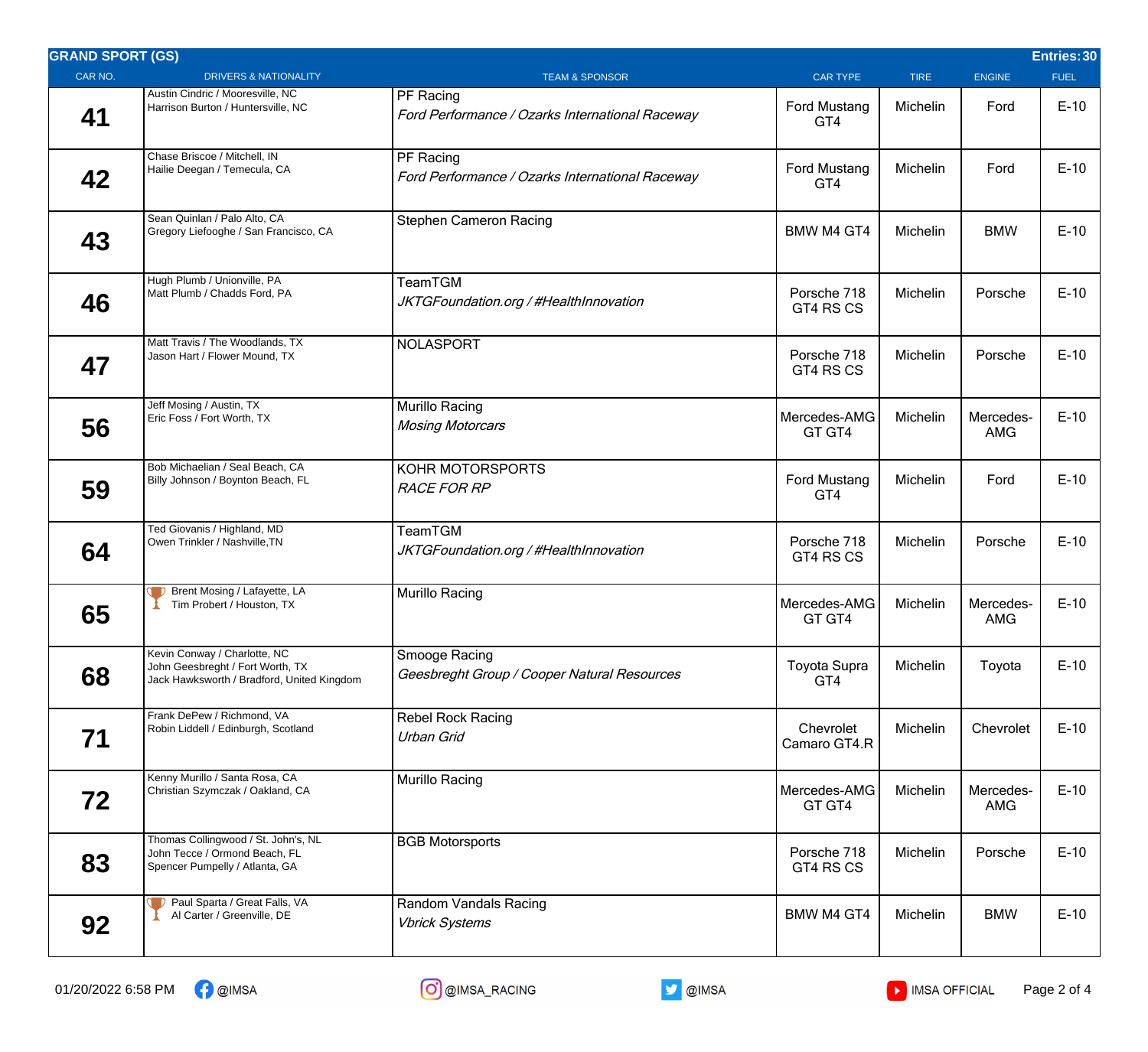| <b>GRAND SPORT (GS)</b>  |                                                                                                                    |                                                                                                                                |                                              |                 |               | Entries: 30        |
|--------------------------|--------------------------------------------------------------------------------------------------------------------|--------------------------------------------------------------------------------------------------------------------------------|----------------------------------------------|-----------------|---------------|--------------------|
| CAR NO.                  | <b>DRIVERS &amp; NATIONALITY</b>                                                                                   | <b>TEAM &amp; SPONSOR</b>                                                                                                      | <b>CAR TYPE</b>                              | <b>TIRE</b>     | <b>ENGINE</b> | <b>FUEL</b>        |
| 93                       | Mark Siegel / Palo Alto, CA<br>Tom Dyer / West Jordan, UT<br>Tyler McQuarrie / Danville, CA                        | CarBahn with Peregrine Racing<br>Menlo / Accel                                                                                 | Porsche 718<br>GT4 RS CS                     | Michelin        | Porsche       | $E-10$             |
| 95                       | Bill Auberlen / Lake Havasu City, AZ<br>Dillon Machavern / Charlotte, VT                                           | <b>Turner Motorsport</b><br>Turner Motorsport / LiquiMoly / Barletta Engineering                                               | <b>BMW M4 GT4</b>                            | Michelin        | <b>BMW</b>    | $E-10$             |
| 96                       | Robby Foley / Randolph, NJ<br>Vincent Barletta / Canton, MA<br>Michael Dinan / New York City, NY                   | Turner Motorsport<br>Turner Motorsport / LiquiMoly / Barletta Engineering                                                      | BMW M4 GT4                                   | <b>Michelin</b> | <b>BMW</b>    | $E-10$             |
| 540                      | Tim Pappas / Boston, MA<br>Jeroen Bleekemolen / Monaco, Manaco<br>Sebastiaan Bleekemolen / Aerdenhout, Netherlands | <b>Black Swan Racing</b>                                                                                                       | Porsche 718<br>GT4 RS CS                     | Michelin        | Porsche       | $E-10$             |
| <b>TOURING CAR (TCR)</b> |                                                                                                                    |                                                                                                                                |                                              |                 |               | <b>Entries: 10</b> |
| <b>CAR NO.</b>           | <b>DRIVERS &amp; NATIONALITY</b>                                                                                   | <b>TEAM &amp; SPONSOR</b>                                                                                                      | <b>CAR TYPE</b>                              | <b>TIRE</b>     | <b>ENGINE</b> | <b>FUEL</b>        |
|                          | Michael Lewis / Laguna Beach, CA<br>Taylor Hagler / San Antonio, TX<br>Tyler Maxson / Bogart, GA                   | Bryan Herta Autosport w/ Curb Agajanian<br>Hyundai Elantra N                                                                   | Hyundai Elantra<br>N TCR                     | Michelin        | Hyundai       | $E-10$             |
| $\mathbf 2$              | AJ Muss / Rumson, NJ<br>Ryan Norman / Estero, FL<br>Parker Chase / New Braunfels, TX                               | Bryan Herta Autosport w/ Curb Agajanian                                                                                        | Hyundai Elantra<br>N TCR                     | Michelin        | Hyundai       | $E-10$             |
| 5                        | Roy Block / Winter Park, FL<br>Tim Lewis / Boca Raton, FL                                                          | KMW Motorsports with TMR Engineering<br>Alfa Romeo of Daytona / Hammer Nutrition / AERO / KMW<br>Motorsports / TMR Engineering | Alfa Romeo<br>Giulietta Veloce<br><b>TCR</b> | Michelin        | Alfa Romeo    | $E-10$             |
| 17                       | Chris Miller / Minneapolis, MN<br>Mikey Taylor / Pretoria, South Africa                                            | Unitronic JDC-Miller MotorSports<br>Liqui Moly                                                                                 | Audi RS3 LMS<br>SEQ                          | Michelin        | Audi          | $E-10$             |
| 19                       | Rory van der Steur / Chesapeake City, MD<br>Tyler Gonzalez / St. Cloud, FL                                         | VAN DER STEUR RACING<br><b>EFC Systems Inc</b>                                                                                 | Hyundai<br><b>Veloster N TCR</b>             | Michelin        | Hyundai       | $E-10$             |
| 33                       | Mark Wilkins / Mulmur, ON<br>Robert Wickens / Guelph, ON<br>Harry Gottsacker / San Antonio, TX                     | Bryan Herta Autosport w/ Curb Agajanian<br>Hyundai Elantra N                                                                   | Hyundai Elantra<br>N TCR                     | Michelin        | Hyundai       | $E-10$             |
| 44                       | Tristan Herbert / Great Falls, VA<br>TBD                                                                           | <b>NGP Motorsports</b><br>Liqui Moly / Reflected Images Detailing                                                              | Audi RS3 LMS<br><b>DSG</b>                   | Michelin        | Audi          | $E-10$             |
| 54                       | Stephen Simpson / Cape Town, South Africa<br>Michael Johnson / Mount Morris, MI<br>Mason Filippi / Alamo, CA       | Michael Johnson Racing w/ Bryan Herta Autosport<br><b>Universal Coating</b>                                                    | Hyundai Elantra<br>N TCR                     | Michelin        | Hyundai       | $E-10$             |
| 61                       | Gavin Ernstone / Las Vegas, NV<br>Jon Morley / San Francisco, CA                                                   | Road Shagger Racing<br>Clear Title / Simply Vegas / Streamline Home Loans                                                      | Audi RS3 LMS<br><b>SEQ</b>                   | Michelin        | Audi          | $E-10$             |
|                          |                                                                                                                    |                                                                                                                                |                                              |                 |               |                    |